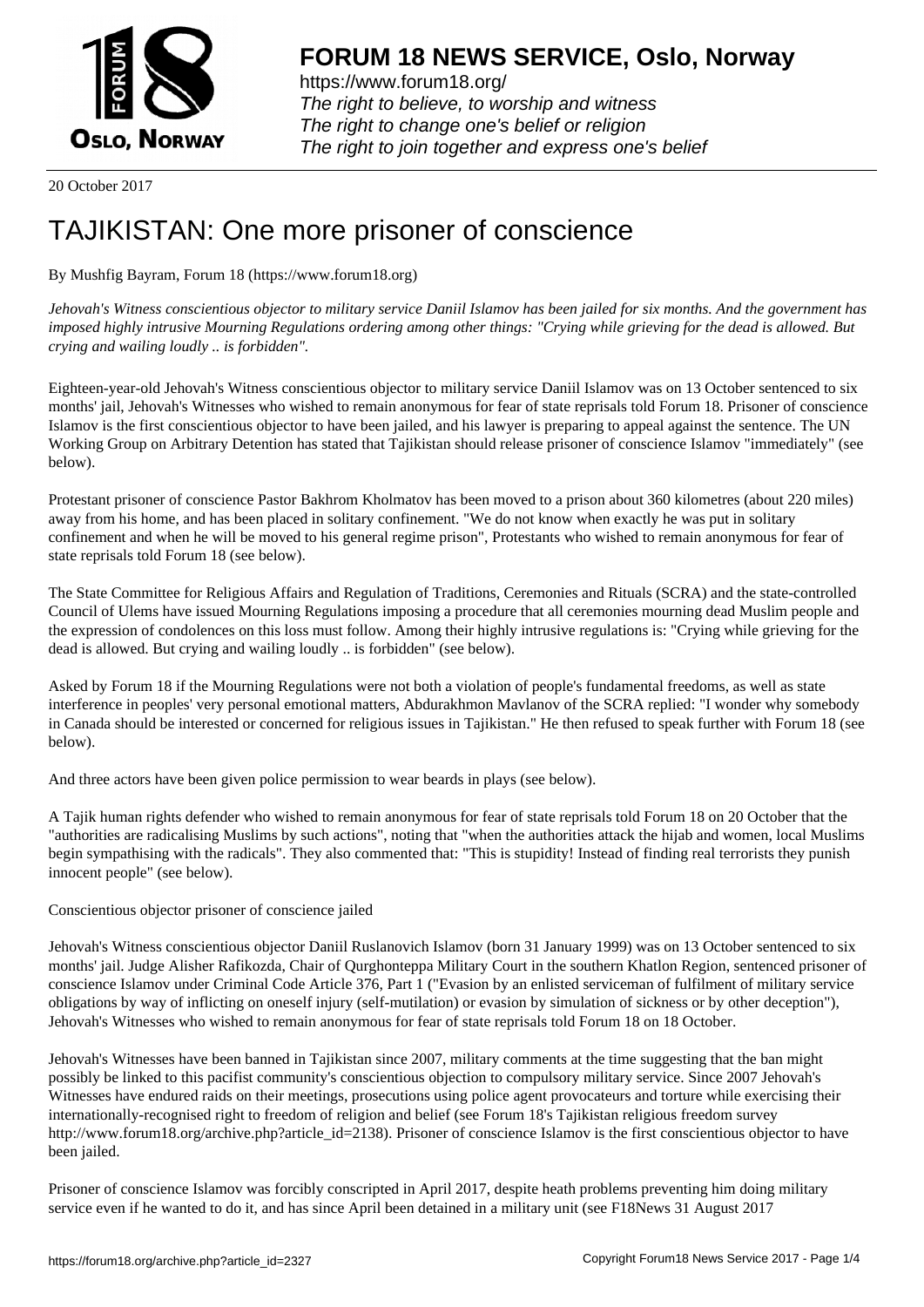In May 2013 the United Nations (UN) Human Rights Committee in its Concluding Observations on Tajikistan (CCPR/C/TJK/CO/2) "reiterates its previous concern (CCPR/CO/84/TJK, para. 20) about the State party's lack of recognition of the right to conscientious objection to compulsory military service, and at the absence of alternatives to military service (art. 18)". It stated that Tajikistan should "take necessary measures to ensure that the law recognizes the right of individuals to exercise conscientious objection to compulsory military service, and establish, if it so wishes, non-punitive alternatives to military service" (see F18News 31 August 2017 http://www.forum18.org/archive.php?article\_id=2312).

Immediately after the court hearing, prisoner of conscience Islamov was taken to a temporary detention prison in the south-western town of Kurganteppa [Qurghonteppa] where is still being held. Where he will be taken for the rest of his jail term is unclear. Prisoner of conscience Islamov's lawyer is preparing an appeal against the sentence.

Court officials claimed that Judge Rafikzoda was "not available to talk" and his phone was not answered on 18 October. His assistant Izzatullozoda (who would not give his first name) told Forum 18 the prisoner of conscience Islamov will serve his sentence in a general regime prison. He refused to further discuss the case or Tajikistan's binding legal human rights obligations in international law with Forum 18, claiming that he does not know the case well.

UN Arbitrary Detention Working Group wants Islamov's "immediate" release

On 5 October the United Nations (UN) Working Group on Arbitrary Detention publicly stated that Tajikistan should release prisoner of conscience Islamov "immediately". The Working Group's Advanced Edited Opinion (A/HRC/WGAD/2017/43) finds that Tajikistan has contravened the International Covenant on Civil and Political Rights. "The Working Group considers that, taking into account all the circumstances of the case, the appropriate remedy would be to release Mr. Islamov immediately and accord him an enforceable right to compensation and other reparations, in accordance with international law" (see http://www.ohchr.org/Documents/Issues/Detention/Opinions/Session79/A\_HRC\_WGAD\_2017\_43\_EN.pdf).

Protestant prisoner of conscience moved further from family, put in solitary confinement

Prisoner of conscience Pastor Bakhrom Khasanovich Kholmatov (born 20 July 1975) has been moved to Yavan Prison in the southern Khatlon Region, which is about 360 kilometres (about 220 miles) from Khujand in the northern Sugd Region where Pastor Kholmatov and his family live, Protestants who asked not to be named for fear of state reprisals told Forum 18 on 16 October. While on trial and while his appeal was heard (which he lost) he had been held 80 kms (50 miles) from his home (see F18News 31 August 2017 http://www.forum18.org/archive.php?article\_id=2312).

Prisoner of conscience Pastor Kholmatov was jailed for three years for allegedly "singing extremist songs in church and so inciting 'religious hatred'". The government threatened family members, friends, and church members with reprisals if they reveal any details of the case, trial, or jailing (see F18News 30 July 2017 http://forum18.org/archive.php?article\_id=2298). The National Security Committee (NSC) secret police arrested Pastor Kholmatov on 10 April after they raided his Sunmin Sunbogym (Full Gospel) Protestant Church in Khujand, and harassed and physically tortured with beatings its members (see F18News 28 April 2017 http://www.forum18.org/archive.php?article\_id=2276).

Prisoner of conscience Kholmatov has been placed in solitary confinement in Yavan Prison, the authorities claiming that this is in accordance with the normal procedure in the Code on Execution of Punishments. Article 77 Part 2 states that convicts are placed in solitary confinement for 15 days before being relased into the main prison. "We do not know when exactly he was put in solitary confinement and when he will be moved to his general regime prison" Protestants said. "He will be allowed to receive parcels and visits from his family", and they also said he has his Bible with him and is allowed to read it. Prisoner of conscience Kholmatov's address is:

Tajikistan

Yavan

Ispravitelno-Trudovaya Koloniya, yas. 3/6

6th otryad

Bakhromu Khasanovichu Kholmatovu

State regulations for mourning the dead

The State Committee for Religious Affairs and Regulation of Traditions, Ceremonies and Rituals (SCRA) and the state-controlled Council of Ulems (which controls all permitted public expressions of Islam) have issued Mourning Regulations imposing a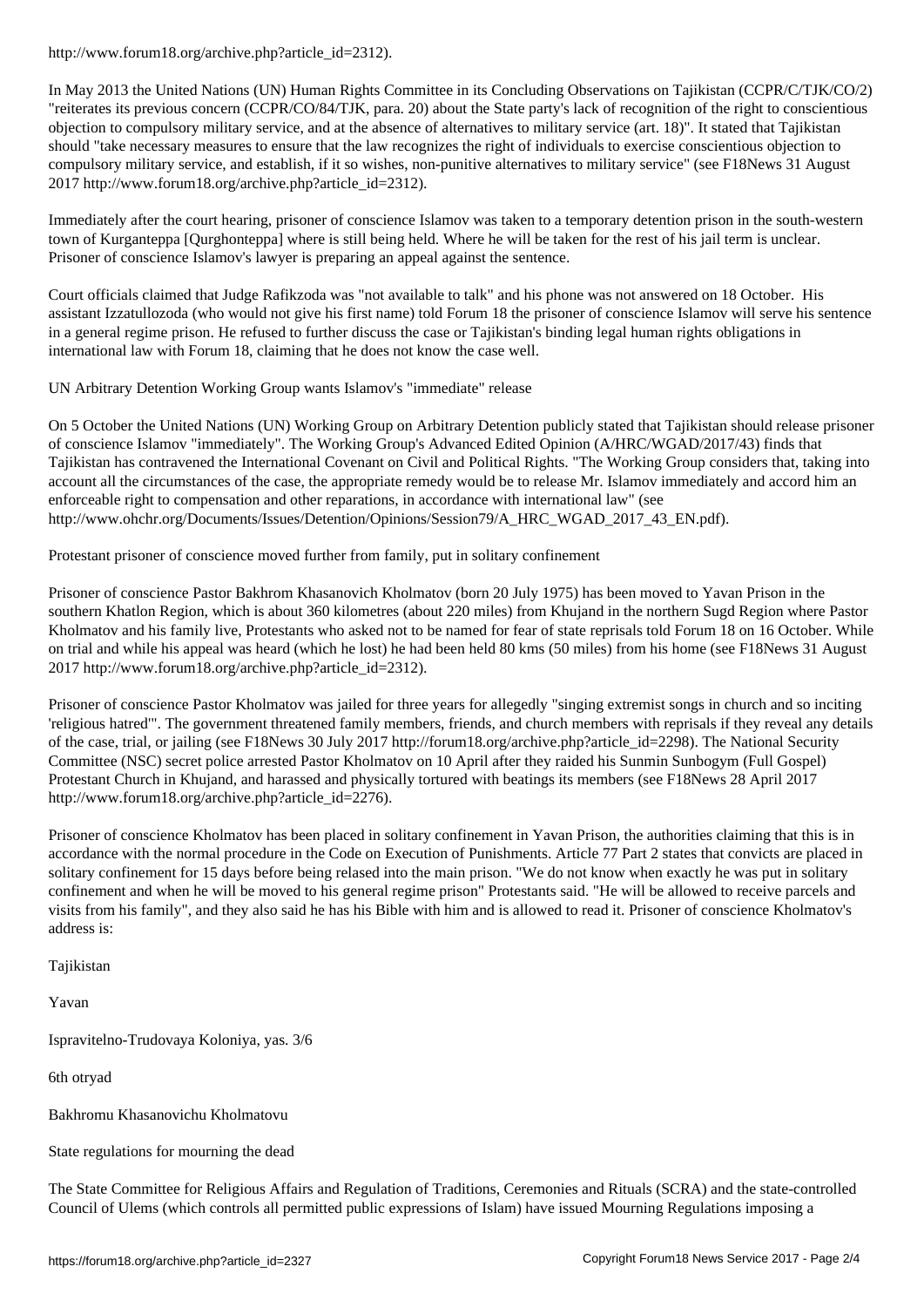The imposition of Mourning Regulations was announced in September 2017 changes to the Traditions Law, which at the same time saw teachers being banned from attending mosques on the Islamic festival Id al-Adha. They and children were forced to attend school, even though the state declared it a holiday. Officials also banned haj pilgrimage returnees from holding celebratory meals (see F18News 12 September 2017 http://forum18.org/archive.php?article\_id=2315). The only expressions of Islam allowed are Sunni Hanafi (see Forum 18's Tajikistan religious freedom survey http://www.forum18.org/archive.php?article\_id=2138).

Independent Tajik news agency Asiaplus reported on 18 October that the authorities had issued 500,000 copies of the Mourning Regulations.

"Crying while grieving for the dead is allowed"..

Among the Mourning Regulations are orders that:

- Payment of fees for the work of grave-diggers must be made in the presence of an authorised state official;

- Crying while grieving for the dead is allowed. But crying and wailing loudly, casting earth onto one's head, tearing hair out, scratching one's face [all traditional Tajik customs] are forbidden;

- Only very close relatives and children of the deceased can stay in the same house with the deceased overnight. Close relatives can only publicly mourn for three days;

- Wearing black clothes during mourning is banned;

- Using microphones to amplify prayers during burial is banned;

- After the burial it is "not recommended" to stay in the house of the deceased for many hours.

"I wonder why somebody in Canada should be interested.."

Abdurakhmon Mavlanov of the SCRA in Dushanbe refused to comment on 19 October, when asked by Forum 18 if the Mourning Regulations were not both a violation of people's fundamental freedoms, as well as state interference in peoples' very personal emotional matters. "I cannot comment", he said.

When Forum 18 repeated the question, he replied: "I wonder why somebody in Canada should be interested or concerned for religious issues in Tajikistan." He then refused to speak further with Forum 18.

A Tajik human rights defender who wished to remain anonymous for fear of state reprisals told Forum 18 on 20 October that the "authorities are radicalising Muslims by such actions". They noted that "the authorities say that they are for national values, but these regulations are actually getting rid of Tajik traditions which have existed for centuries". They also commented that: "This is stupidity! Instead of finding real terrorists they punish innocent people".

"Total control of Muslim activity"

The state has particularly sought to control and restrict all Muslims who exercise their freedom of religion and belief (see Forum 18's Tajikistan religious freedom survey http://www.forum18.org/archive.php?article\_id=2138). Mosque demolitions, surveillance cameras, metal detectors, a ban on state employees at Friday prayers, youth activists to prevent prayers not in Hanafi or Ismaili tradition have all been part of the state's increasing moves to "establish total control of Muslim activity", human rights defenders have told Forum 18 (see F18News 6 May 2016 http://www.forum18.org/archive.php?article\_id=2175).

Actors given police permission to wear beards in plays

Commenting on the authorities' campaign against women wearing the hijab and men wearing beards, the human rights defender noted that a radical group is using the slogan "Wives and mothers protect your honour", and that "when the authorities attack the hijab and women, local Muslims begin sympathising with the radicals".

President Emomali Rahmon has been attacking women wearing the hijab as well as men wearing beards from at least March 2015. About the same time, police began forcibly shaving bearded Muslim men throughout the country (see Forum's Tajikistan religious freedom survey http://www.forum18.org/archive.php?article\_id=2138).

In Spring 2017 officials launched a massive renewed campaign against women wearing the hijab (Islamic headscarf). Victims and human rights defenders complain that women have been questioned, threatened and fined, as have some husbands. Some have lost